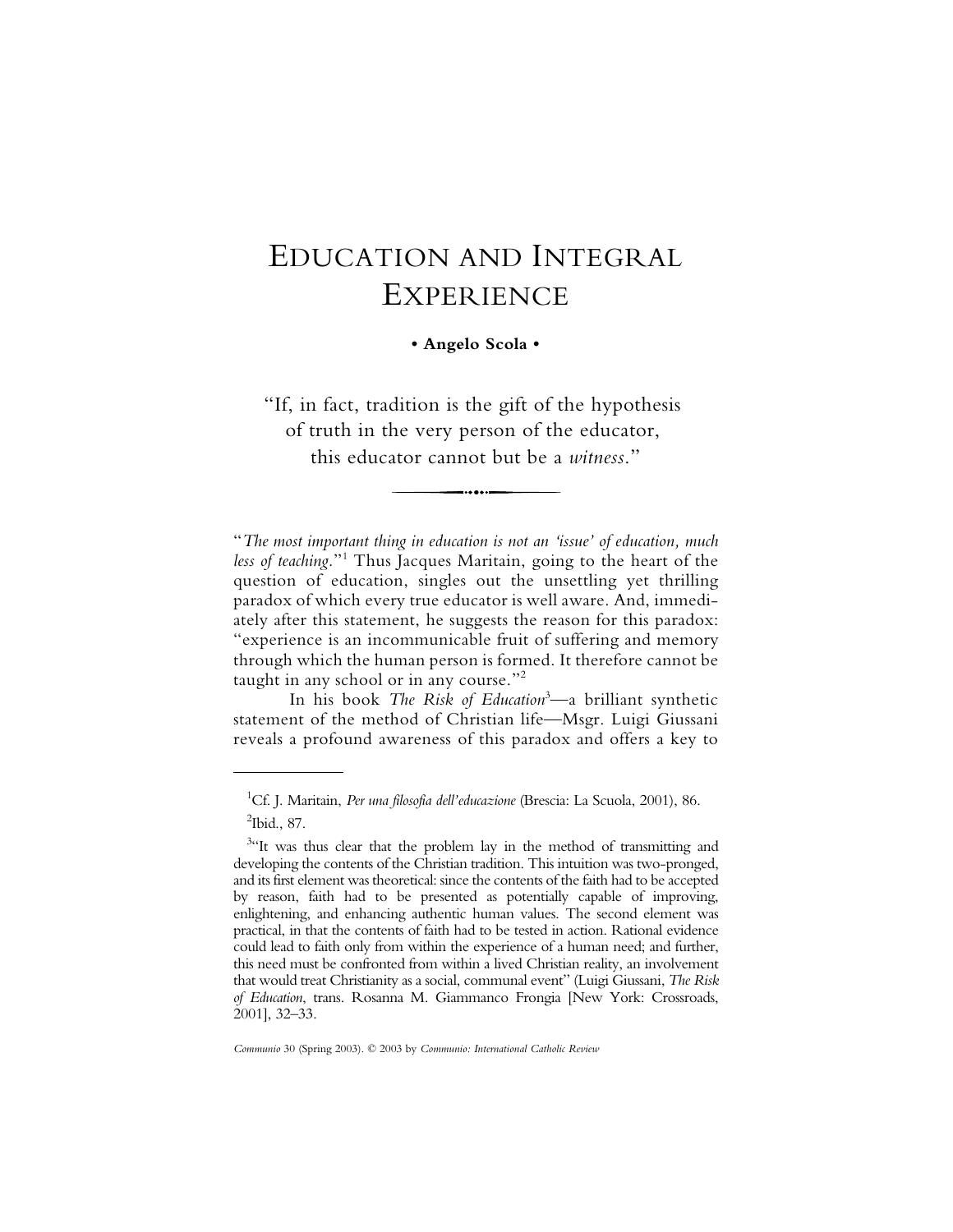interpreting it in the statement that concludes the book. When he is asked, "Do you consider yourself an educator?" Giussani replies, "I wish to be one with all my strength, because I don't think that any human relationship is worthwhile if it isn't a communication of however much truth has already become experience in one's life."<sup>4</sup>

The category of experience<sup>5</sup>—taken in its integrity and purged of every psychological-subjectivist reduction $\epsilon$ —is therefore the cornerstone of Giussani's educational proposal.<sup>7</sup> Integral

<sup>6</sup>"The person grows as a result of experience; that is, the appreciation of an objective relationship. . . . To have an experience means to comprehend the meaning of something. . . . It is also true, however, that we are not creators of meaning. The connection that binds something to everything else is an objective one. Therefore true experience . . . is composed of making things our own, but in such a way that we proceed within their objective meaning, which is the Word of an Other" (*The Risk of Education*, 98–99). On the subject of experience see also: id., *Il senso religioso* (Milan: Rizzoli, 1997), 4–15. For an English translation, see *The Religious Sense*, trans. John Zucchi (San Francisco: Ignatius Press, 1990).

 $7$ It is striking to note that at the same time Giussani was working out his educational proposal, Karol Wojty»a was developing his reflection on person and act using a concept practically identical to what Giussani would call "elementary experience." At the beginning of *Person and Act*, Wojtym affirms: "The inspiration to embark upon this study came from the need to objectivize that great cognitive process which at its origin may be defined as the experience of man; this experience, which man has of himself, is the richest and apparently the most complex of all experiences accessible to him. Man's experience of anything outside of himself is always associated with the experience of himself, and he never experiences anything external without having at the same time the experience of himself" (K. Wojty»a, *The Acting Person*, trans. A. Potocki [Dordrecht, Holland/

<sup>4</sup> Luigi Giussani, *Il rischio educativo* (Turin: SEI, 1995), 162. This text appears only in the appendix to the 1995 Italian edition.

<sup>&</sup>lt;sup>5</sup>Giussani's studies on American Protestant theology contributed to his appreciation of the importance of this category: see Luigi Giussani, "Atteggiamenti protestanti e ortodossi davanti al dogma dell'Assunta," *La Scuola Cattolica* 79 (1951): 106–113; id., "L'Eucaristia nella Chiesa anglicana," *Ambrosius* 29 (1953): 164–174; id., "Da Amsterdam ad Evanston (Cronaca ecumenica), *La Scuola Cattolica* 82 (1954): 133–150; id., "Il problema dell' 'Intercomunione' nel protestantesimo attuale," *Ambrosius* 30 (1954): 258–263; id., "Il ricupero dei valori religiosi nel personalismo americano e la filosofia di Edgar Sheffield Brightman," *Filosofia e vita* 8 (1967): 71–85; id., "Aspetti della concezione della storia in Reinhold Niebuhr," *Rivista di Filosofia neo-scolastica* 60 (1968): 167–190; id., *Teologia protestante americana* (Venegono: La Scuola Cattolica, 1969); id., *Reinhold Niebuhr* (Milan, 1969); id., "La teologia protestante americana," in Aa. Vv., *Problemi e orientamenti di teologia dogmatica* (Milan: C. Marzorati, 1979), 691–698; id., *Grandi linee della teologia protestante americana* (Milan: Jaca Book, 1989).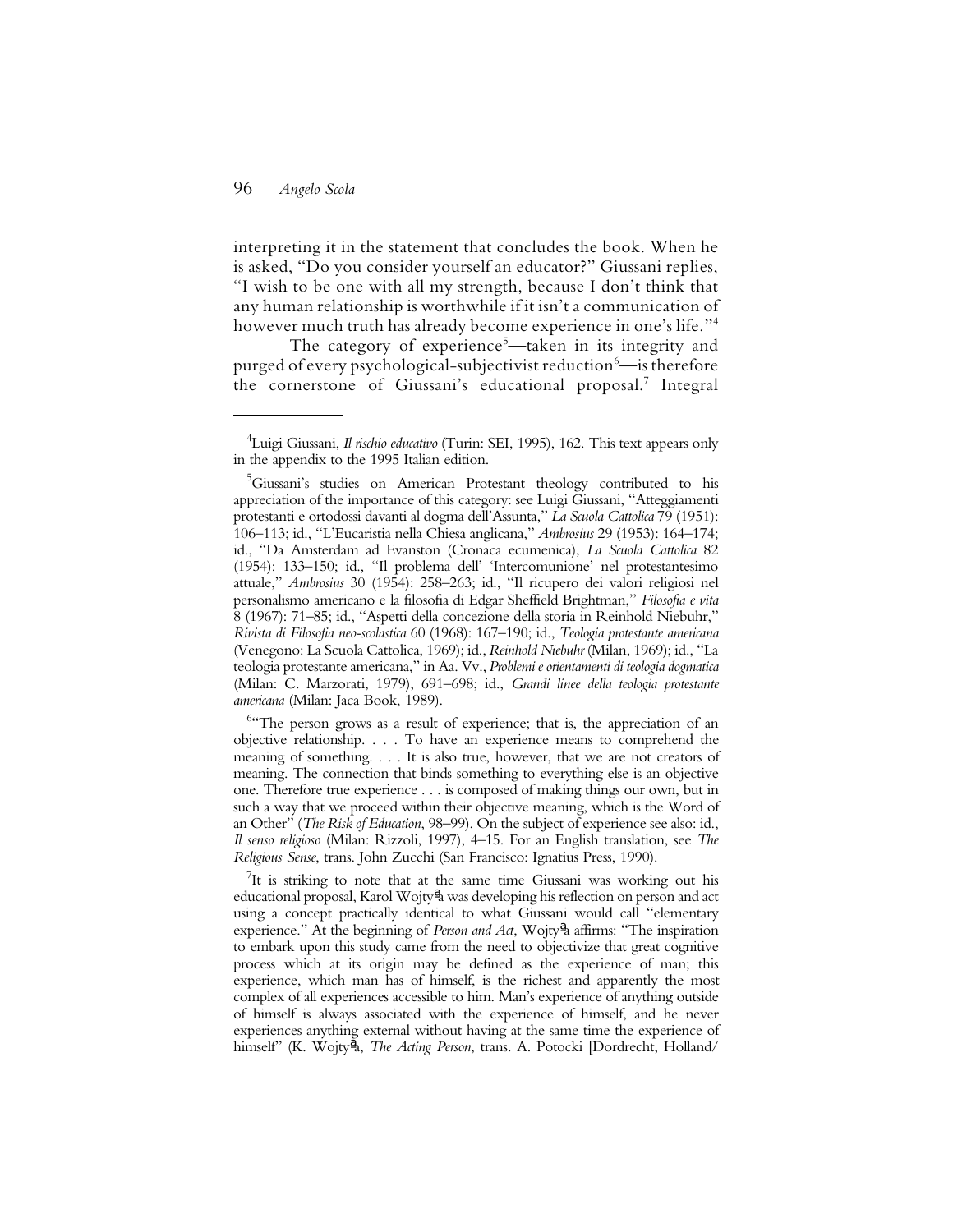experience makes education possible because it guarantees "*[the development of] all the structures of an individual until they are complete, while at the same time affirming all the possible active links those structures have to reality.*" 8

Such an approach, which is at once theoretical and practical, brings immediately into play the interpersonal nature of education. The educator and the student appear as free subjects involved in a relationship shaped by the real as it makes its presence felt. Reality, which invites us to affirm its meaning and brooks no refusal, calls freedom to the *risk* (this is the distinctive trait of every education!) of involvement.

Giussani thus lays the foundations upon which to ground an adequate educational method. In this sense, Giussani's approach does not deal with the socio-cultural context because it aims at the human person—in the ultimate analysis the Christian—in his identity as a free yet finite person. This is indeed one of the reasons for the success of *The Risk of Education*, a success that continues to surprise as it occurs again and again in the most diverse cultures (from the U.S. to China) in the wake of the experience of education in act from which the book derives and to which, at the same time, it gave origin: Communion and Liberation.

What then are the factors of this educational process?

#### *1. Innovative* traditio

The unavoidable point of departure for reaching *experience in its integral form* is *tradition*. Giussani defines tradition as "the whole structure of values and meanings into which a child is born." He adds: "the adolescent uses tradition as a sort of explanatory hypothesis."<sup>9</sup> It is important to note that, when understood in this way, tradition has nothing to do with a mere transmission of a system of concepts or doctrines that, like ballast, tie both educator and student to the past. It is rather, as Blondel said, a *place of practice*

Boston, U.S.A.: D. Reidel Publishing Company, 1979], 3).

<sup>8</sup>Giussani, *The Risk of Education*, 50–51.

<sup>&</sup>lt;sup>9</sup>Ibid., 52–53.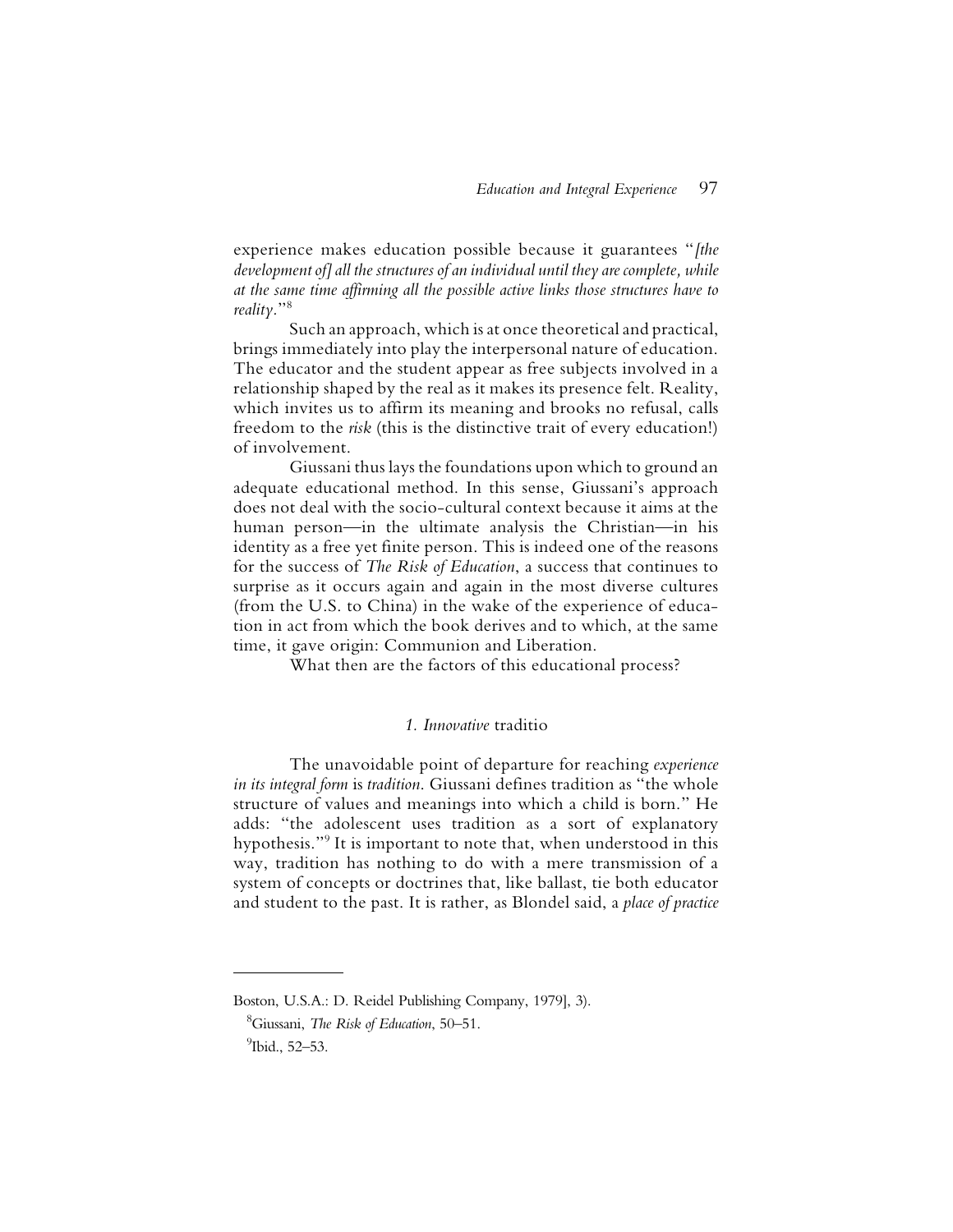*and of experience*, <sup>10</sup> lived and proposed in first person by the educator to the freedom of the student, which is always situated in history. Therefore, tradition understood in these terms is by its nature open to all the questions that impinge on the present. It guarantees the process of generation—the full and authentic experience of fatherhood-sonship—that is an indispensable condition for the forging of civilization.

We thus understand the way Giussani's methodological proposal stresses *authority,*<sup>11</sup> a term whose most probable etymological meaning should not be forgotten. The Latin noun *auctoritas* is derived from the supine of the latin verb *augere*, meaning "to make grow." Indeed, the authority figure "is the concrete expression of the 'working hypothesis'; it is the value-testing standard that tradition has given me and the expression of the shared life from which my existence originates."<sup>12</sup> The centrality of this figure in Giussani's educational proposal helps prevent a descent into the rationalism that even today, in various guises, handicaps the vast majority of educational institutions (schools, universities, but also families). This rationalism is expressed on the one hand, in the claim to "train" the student by supplying him with an ever more specialized set of principles with which to face reality (skills); on the other hand, in the idea that the student is a sort of self-sufficient monad, loosed from every bond. Information and practicaltechnical skills for the isolated individual: this is what education seems to be reduced to in our developed societies.

By contrast, the real educator is one who concretely and personally demonstrates to the student the possibility of fulfilling oneself in an integral way by living reality according to the totality of its factors. Such a position, as Giussani himself suggests, is capable of rooting out the terrible cancer of the educational process: skepticism.<sup>13</sup> By the same token, skepticism is the inevitable result

<sup>10</sup>Cf. M. Blondel, *Storia e dogma* (Brescia: Queriniana, 1992), 103–137.

 $11$ "We experience authority when we meet someone who possesses a full awareness of reality, who imposes on us a recognition and arouses surprise, novelty, and respect. There is an inevitable attraction within authority and an inexorable suggestion within us" (Giussani, *The Risk of Education*, 64).

 $12$ Ibid.

 $13$ . Skepticism, whether obvious or not, takes up residence in the soul of the student. It has a subtle and sinister air; in more sensitive youths it storms up,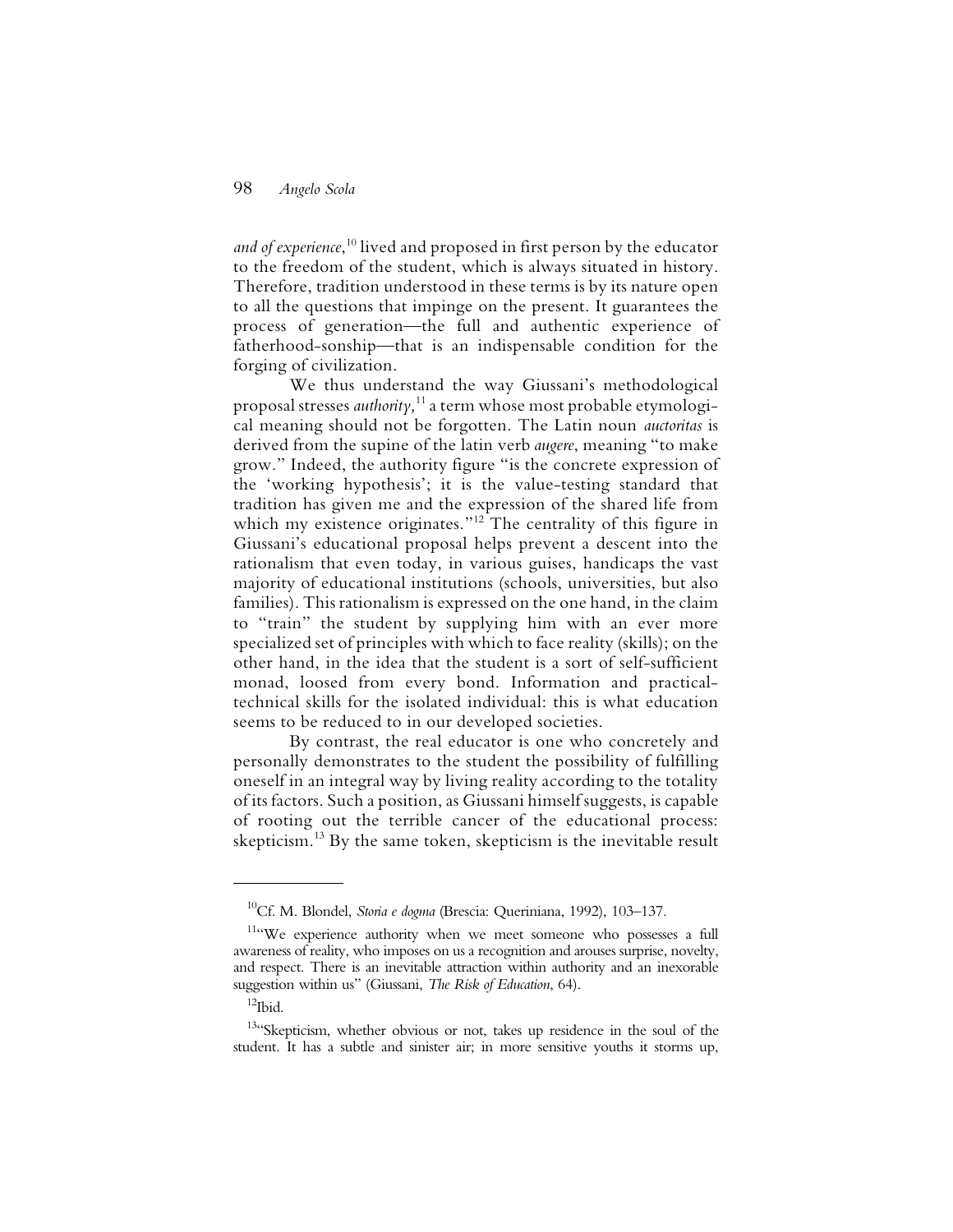of what some "enlightened" pedagogical theorists (falling into an evident contradiction *in terminis)* have defined as self-education.

Only by exposing himself (i.e., by both revealing and risking himself) can the educator show—to use an expression dear to Giussani—the inexorable positivity of reality. Such self-exposing is, in its essential core, the proposal of the synthetic and explanatory hypothesis about the real by which the educator himself lives. Indeed, "we truly affirm reality only when we affirm the existence of its meaning."<sup>14</sup> It is therefore impossible to introduce someone to reality in its integral form—that is, to educate—without proposing its meaning. Without setting forth a *working hypothesis* for the student.<sup>15</sup>

## *2. The event of reality*

This position—with that we pass on to a second element of the educational process as the locus of integral experience—implies a positive judgment about reality.<sup>16</sup> Beyond the dramatic tensions that run through it, beyond its finitude, the real is a good. Education, to use the definition of Jungmann that is the starting point of *The Risk of Education*, is an introduction to total reality ("*eine Einführung in die Gesamtwirklichkeit*") precisely because total reality corresponds—"correspondence" is the word that Giussani uses to translate the *cum-venientia* of medieval writers—to the human person's heart (to his constitutive needs). It corresponds because it is for his good. It is therefore something positive. Here we have the keystone of Msgr. Giussani's educational proposal, and, therefore, of his thought. It is important to clarify at once that, in Giussani's vision, the affirmation of the primacy of reality is not merely a re-

emptying the soul of its capacity for enthusiasm and turns them into people who walk on soft sand: a good part of the effort is wasted by simply trying to walk on unstable soil" (ibid., 59).

<sup>14</sup>Ibid., 51.

<sup>15&</sup>quot;This working hypothesis lends certainty to the positive nature of our endeavors. Without it we would be unable to act on anything or accomplish anything" (ibid., 53). In addition, see p. 87 in the Italian edition.

<sup>16</sup> Regarding this implication see also id., *Il senso religioso*, 176–179. See footnote 6, above, for the English translation.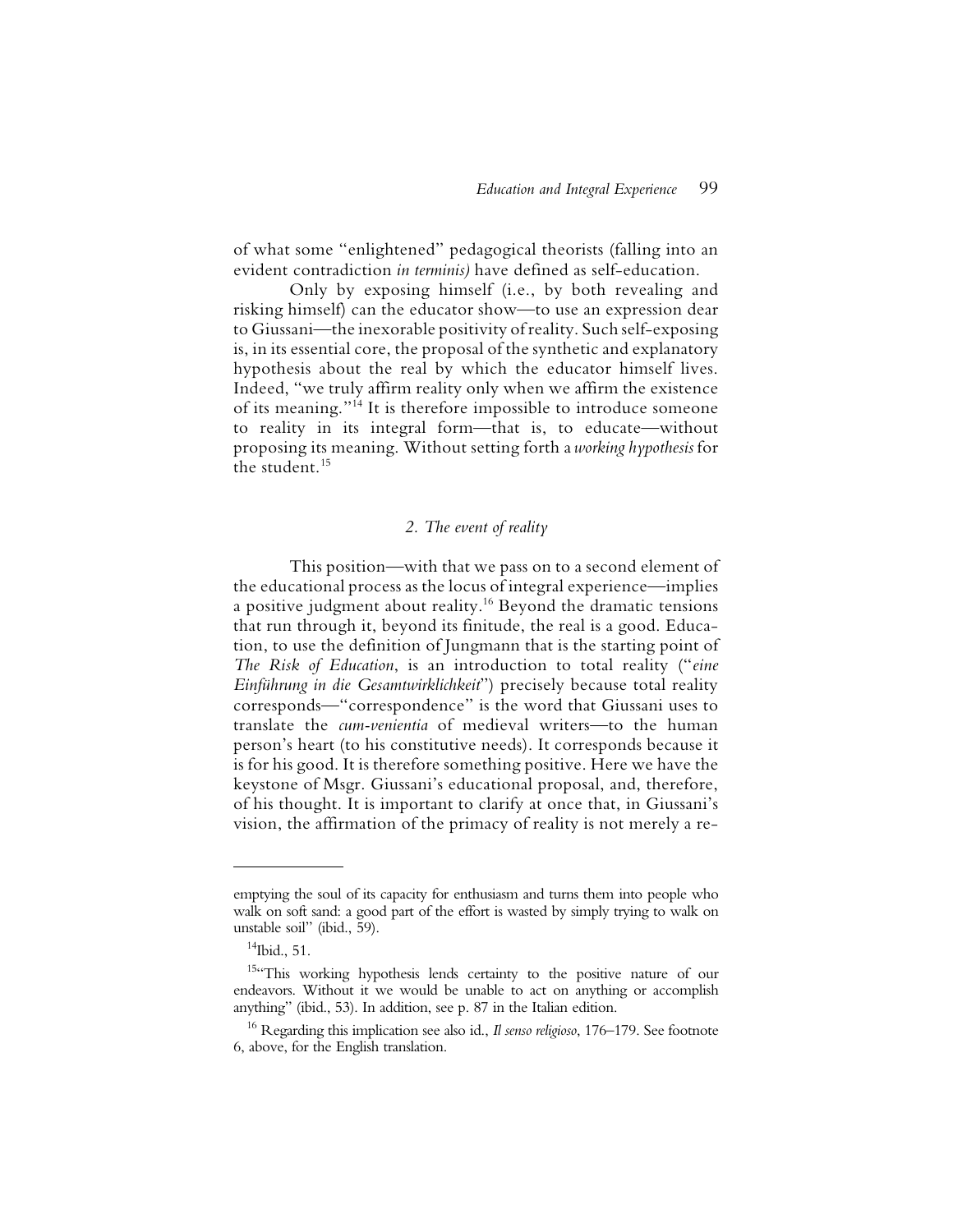proposal of classical realism. The realism of Giussani's thought does lead to the affirmation that there exists a foundation of the truth of the real and that it can be known. But it also takes into account the key concepts of modernity. In addition to the category of experience, I am referring to those of *freedom*, of *truth* as *event*, of *knowledge* as structurally connected to *affection*, of being as *gift* (better, of the real as sign-symbol), which is the locus of the revelation of natural being and, through grace, of the very face of the Triune God (the foundation).<sup>17</sup> We do not need to be reminded of the weight these categories have in contemporary philosophical-theological debates.

In particular, this perception of the positivity of the real is revealed in the (central Giussanian) category of *event.*<sup>18</sup> *The mystery of being gives itself in the real. Each manifestation of the real (every real sign) presents itself as event (from the Latin e-venio*, come out) that calls our freedom to account by pro-voking (i.e., calling forth, arousing) it to adhere.<sup>19</sup>

<sup>17</sup>I have delved into these affirmations in A. Scola, *Un pensiero sorgivo*, and Aa. Vv., *Realtà, ragione e fede nel pensiero di Luigi Giussani*, Supplement to *Tracce* (Milan 1999), 15–45.

<sup>18</sup>Cf. L. Giussani*, L'Avvenimento cristiano* (Milan: BUR, 2003), 7–22; id., *Si può vivere così?* (Milan: BUR, 1994), 36–49; id*., Il cammino al vero è un'esperienza* (Turin: SEI, 1995), 77ff; id., *Si può (veramente?!) vivere così?* (Milan: BUR, 1996), 109–110; id*., L'uomo e il suo destino. In cammino* (Marietti, 1999), 55–60; id*., L'io, il potere e le opere* ( Marietti, 1820), (Genoa, 2000), 272; id*., All'origine della pretesa cristiana* (Milan: Rizzoli, 2001), 32–42; L. Giussani—S. Alberto—J. Prades, *Generare tracce nella storia del mondo* (Milan: Rizzoli, 1998), 5–47.

 $19$ G. K. Chesterton offers help in expressing this structural listening to the real that mobilizes the creativity of the I by happening to us (and here we have the word that speaks of event!). In the novel *The Napoleon of Notting Hill*, we find this paradoxical dialogue: "'And then something did happen. Buck, it's the solemn truth, that nothing has ever happened to you in your life. Nothing had ever happened to me in my life.' 'Nothing ever happened!' said Buck, staring. 'What do you mean?' Nothing has ever happened,' repeated Barker, with a morbid obstinacy. 'You don't know what a thing happening means? You sit in your office expecting customers, and customers come; you walk in the street expecting friends, and friends meet you; you want a drink and get it; you feel inclined for a bet and make it. You expect either to win or lose, and you do either one or the other. But things are happening!' and he shuddered ungovernably. 'Go on,' said Buck, shortly. 'Get on.' 'As we walked wearily round the corners, something happened. When something happens, it happens first, and you see it afterwards. It happens of itself, and you have nothing to do with it'" (G. K. Chesterton, *The Napoleon of Notting Hill* [San Francisco: Ignatius Press, 1991], 318–319).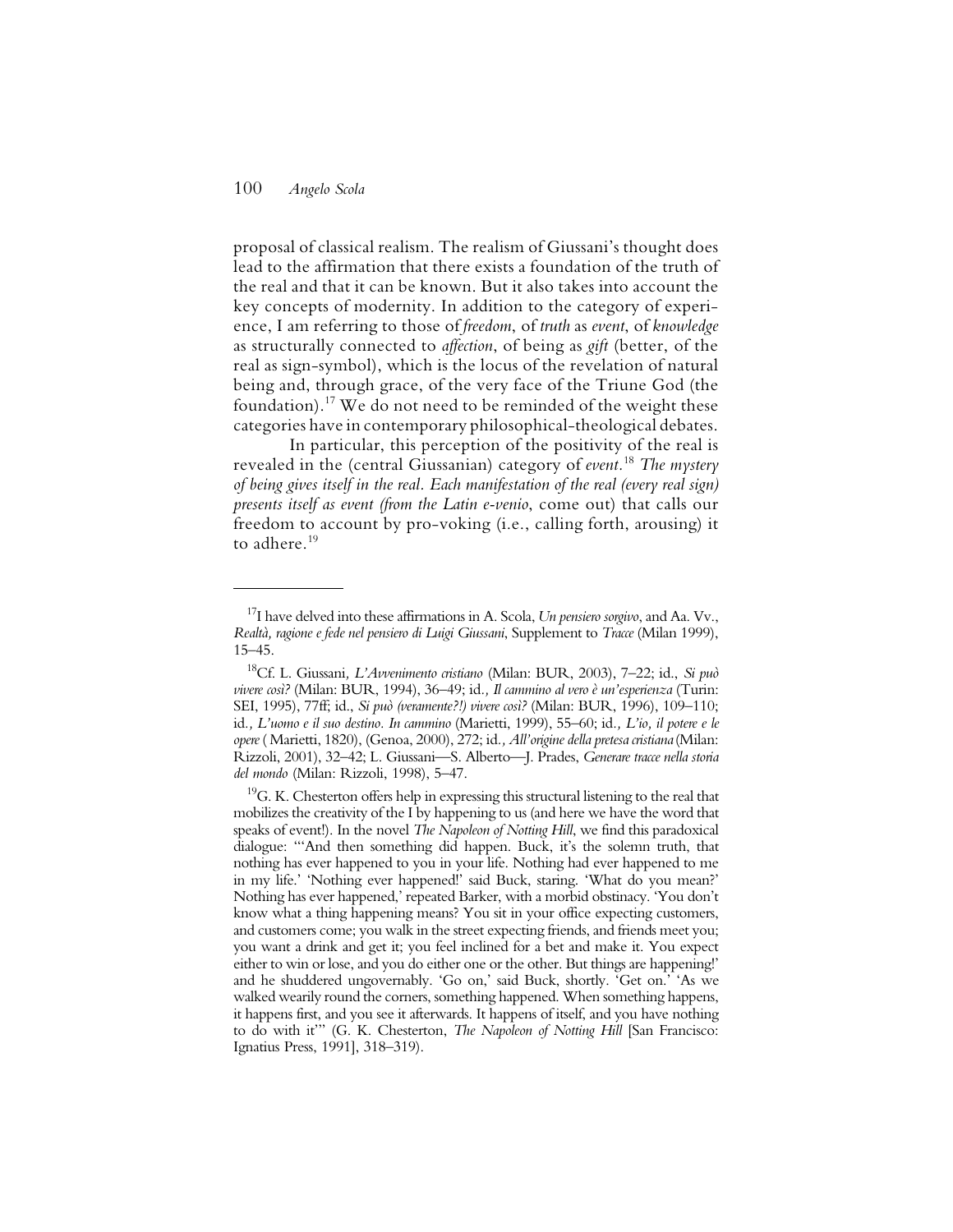The pro-vocative force of the event thus understood is a matter of acknowledging that

there is also a mysterious yet real phenomenon that we can experience: a reality which is a sign of another reality . . . as we reach the top of the ladder in our examination of something, either analytical or sentimental, our human nature tells us there is something else beyond. This step also defines the concept of 'sign'. . . . It is the vanishing point which lies in every human experience, i.e., a point that does not close, but leads further.<sup>20</sup>

In this sense, education, which seeks to introduce the student into an integral experience of reality, leads him progressively to grasp its proper nature, that of being a sign of the mystery, whose paternal countenance has been revealed to us by Jesus.

#### *3. Participation*

The integrity of experience, based on respect for the nature of the real as just indicated, is not guaranteed solely by the fact that the student is called to a comparison with a living and personal proposal of tradition—which is always innovative—through an authoritative figure. It is necessary that the student become personally engaged with this proposal:

The urgency of this comparison implies a tireless reminder of the student's responsibility. . . . It is not enough for the student to hear the announcement of an ideal: he must prove to himself its value, where the key word is 'to prove' . . . . Education today is flawed. Its rationalistic approach forgets that an existential commitment is a necessary condition for a genuine experience of truth, and therefore for conviction to exist. We cannot understand reality unless 'we are in it.'<sup>21</sup>

It is important to understand this passage is not simply about making the educational proposal more suitable or more in keeping with young persons' legitimate aspirations to "autonomy." The significance of what Giussani is saying here is much more profound.

<sup>20</sup>Giussani, *The Risk of Education*, 18–19.

 $^{21}$ Ibid., 68–69.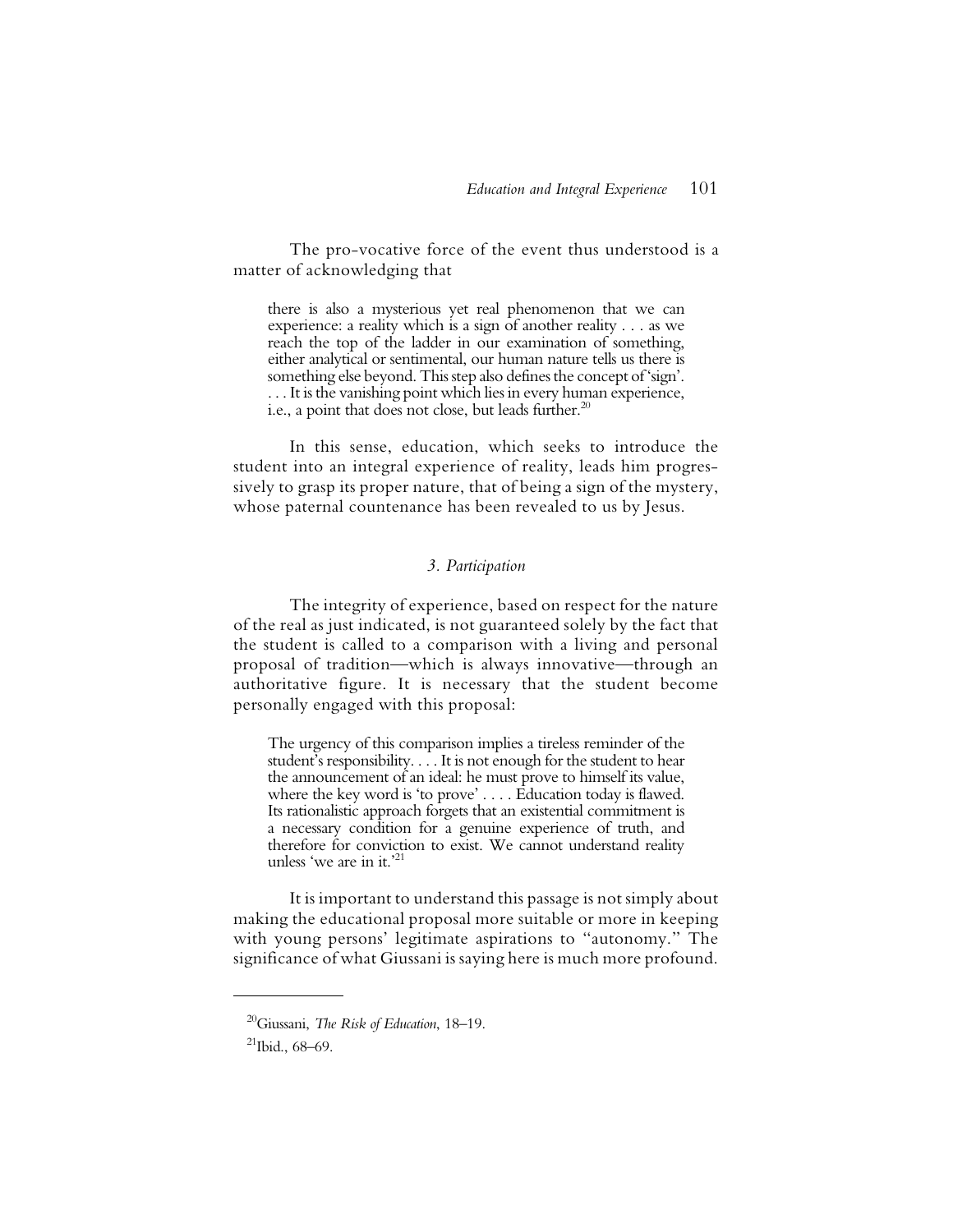He is talking about acknowledging the ultimate structure of the relationship between the I and reality. This structure is such that, if the human person's freedom doesn't enter into play, his or her access to truth is denied. Indeed, if truth is the event in which reality and the I meet, and if that event takes place always and solely in the sign, ultimately it is impossible to know the real (truth) without a *decision.*<sup>22</sup>

Giussani, quoting the biblical scholar Heinrich Schlier, writes the following: "The ultimate, unique sense of an event, and thus the very truth of the event, will communicate itself only and always when the subject experiencing the event gives himself up to it, all the while trying to understand it." He adds: "An event reveals itself to those who actively experience it."<sup>23</sup>

Thus the risk of education opens the student up to the greatest creativity by giving him the possibility to "become [a] supreme artist, able to touch the face of Christ and make it come alive, and with [his] mere touch, make everything . . . a sign of his mysterious presence."<sup>24</sup>

Tradition, authority, totality of the real (or reality as event), involvement or personal verification of the educational hypothesis: these are the elements that make up what we have defined as integral experience, a cornerstone, in our view, of Giussani's educational proposal.

#### *4. The educative dialogue*

How do these constitutive elements of the integral experience that founds the educative process play themselves out? In this context, Giussani introduces the topic of *dialogue* between educator and student.<sup>25</sup>

Martin Buber, who with Ebner and Rosenzweig is counted among the masters of dialogical thought, says that authentic

<sup>22</sup>In my view, a fundamental text in this sense is *Decisione per l'esistenza*, now published in id., *Alla ricerca del volto umano* (Milan: Rizzoli, 1995<sup>3</sup>), 95–115.

<sup>23</sup>Giussani, *The Risk of Education,* 24.

 $^{24}$ Ibid., 44.

<sup>25</sup>Cf. ibid., 86–97; 112–115. On the same topic see Giussani, *Avvenimento di libertà,* [Marietti, 1820], (Genoa, 2002), 52.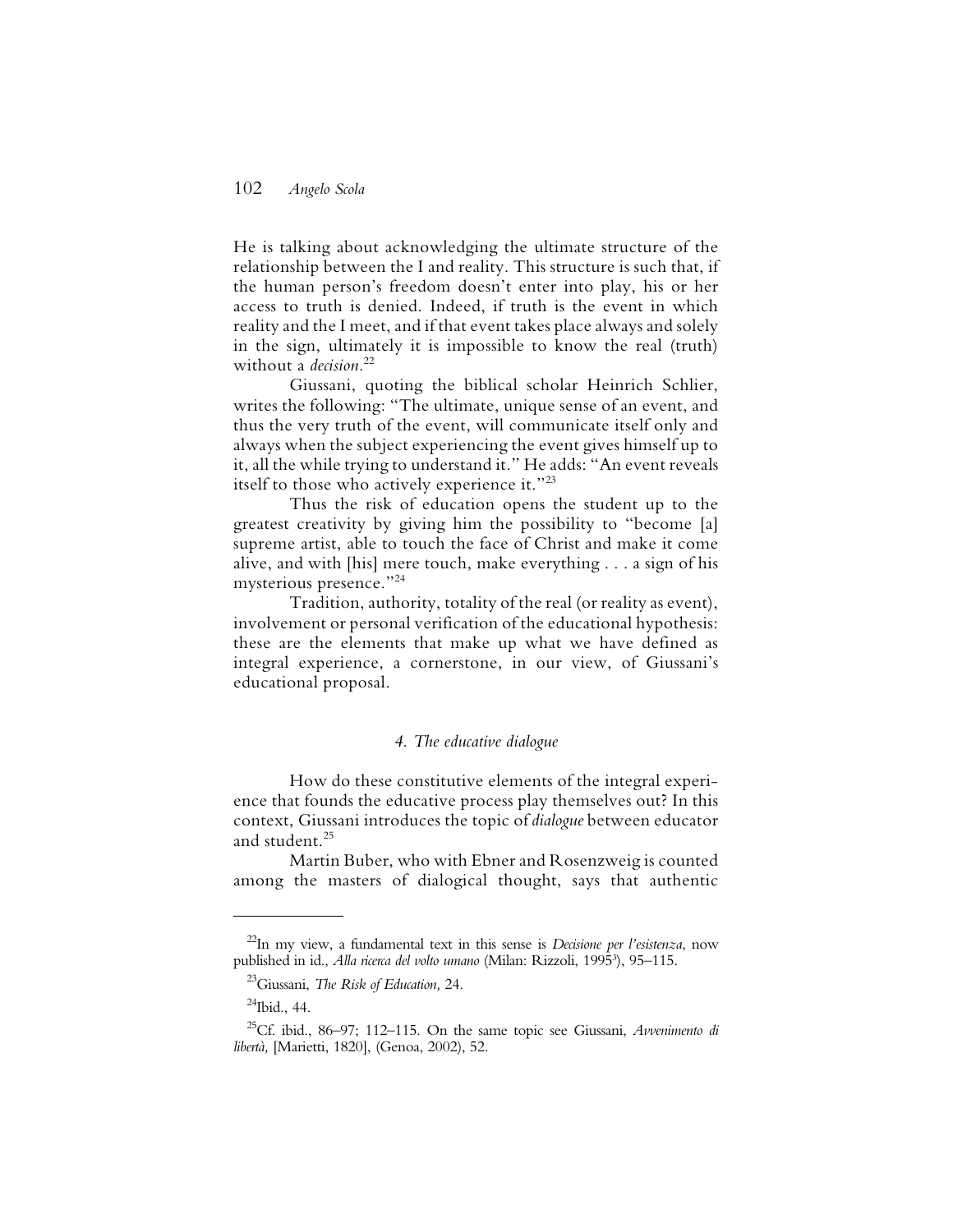dialogue is a *"profound exchange with the ungraspable real"*<sup>26</sup> (it is not for nothing that one of the key categories in Giussani's texts is that of *mystery*). Buber's definition of dialogue puts bite into what we have said about reality as an event. In fact, to say dialogue is an educative environment is to say that is is always an *exchange* between the *I* (the educator who proposes, and proposes himself), the *you* (the person to be educated who is introduced to total reality) and the very *reality* that can never be mechanically grasped because of its character as sign. There is no true dialogue if the freedom of the educator and the student does not come into play in ceaseless comparison with the real. If only one of these three factors were lacking, the educational triptych would inevitably be defective. If the freedom of the educator and the student, which must come into full play, were missing, the dialogue would become essentially monologue; if the reference to reality were missing, the path to experience would be blocked.

This concept of dialogue, which "is a function of the universality and totality to which a person is destined,"<sup>27</sup> turns out to be the same phenomenon of *traditio* understood as the chance to "have an experience of the old as new and as self-renewing through transplantation to a new terrain, a transplantation that makes the old into a principle of new developments."<sup>28</sup>

Underlying this idea of dialogue is a quite definite conception of the relation between truth and freedom: the one transmitted by Christianity.<sup>29</sup> It is useful to recall its fundamental features. In the Judeo-Christian perspective, Truth is a living and personal truth. It is not an idea, nor is it the pure fruit of a purely theoretical inquiry.

<sup>26</sup>M. Buber, *Dialogo*, in *Il principio dialogico e altri saggi* (San Paolo: Cinisello Balsamo, 1993), 206.

<sup>27</sup>Giussani, *The Risk of Education*, 94.

<sup>28</sup>R. Brague, *Il futuro dell'Occidente* (Milan: Rusconi, 1998), 43. In this text the French philosopher Rémi Brague argues that the originality and strength of the West that grew out of the Roman-Christian matrix consist in the principle of *secondariness*.

<sup>29</sup>I have dealt with this topic in: A. Scola, *Libertà, verità e salvezza*, in *Unicità e universalità di Gesù Cristo*, ed. M. Serretti; *In dialogo con le religioni* (San Paolo: Cinisello Balsamo, 2001), 11–16,; id., "Quale fondamento? Note introduttive*" Rivista Internazionale di Teologia e Cultura. Communio*, no. 180 (2001) n. 6, 14–28. For an English translation, see "Which Foundation? Introductory Notes,"*Communio* 28, no. 3 (2000): 549–567.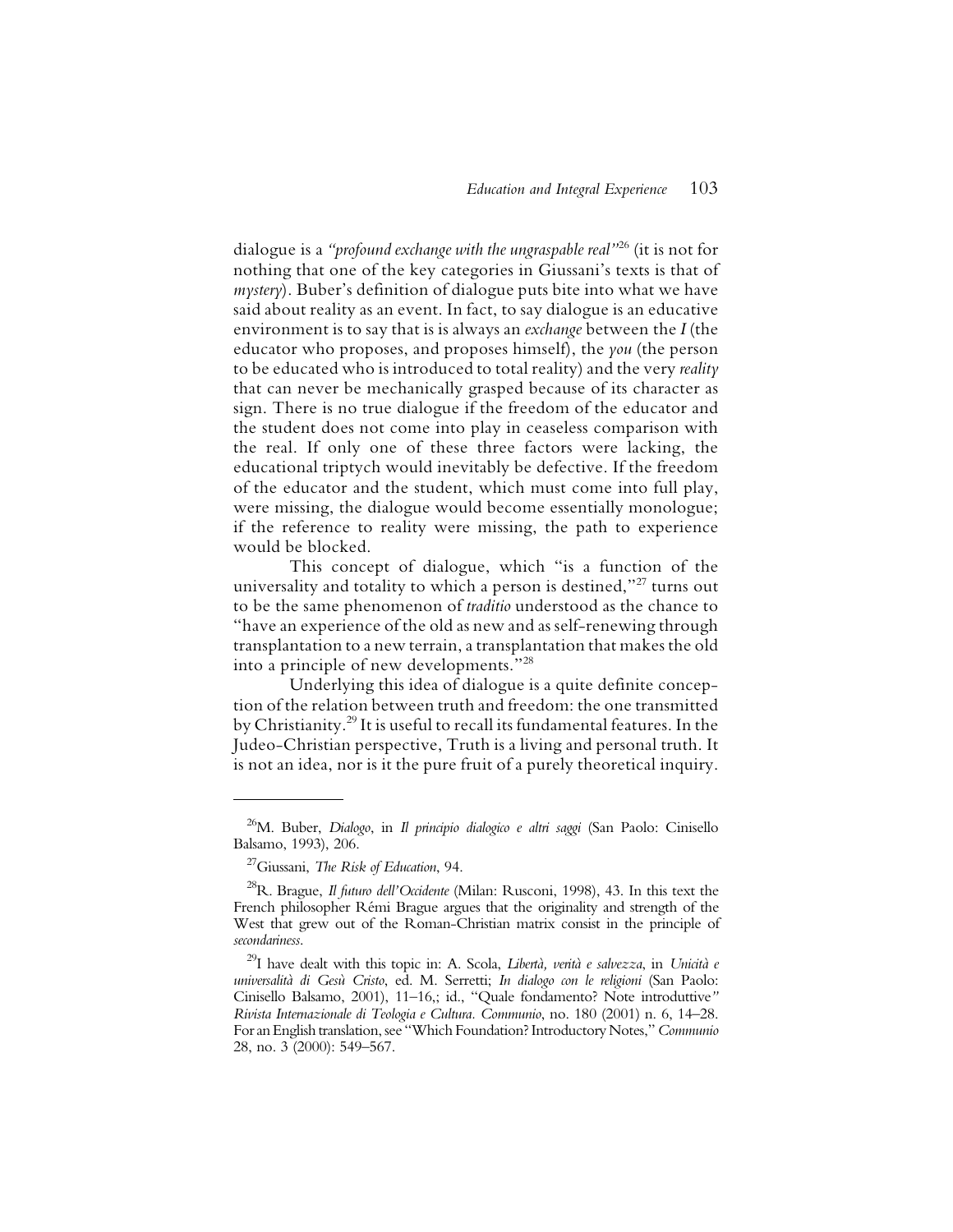It would be interesting, if we had the time here, to work out a differentiated judgment about the trajectory of modern conceptualistic intellectualism in the West and to show how even contemporary problematicism and nihilism are only apparently contradictory results of the *mens* that reduces truth to mere conceptual elaboration.<sup>30</sup>

Truth, therefore, is not an idea. Further, in the person and historical event of the Son of God made man, who died and rose for us, one sees how Jesus Christ, the living and personal Truth, without losing anything of His absoluteness, chose the path of human freedom to make Himself present in history. The more Truth communicates itself, the more freedom is called into play. The more Truth pro-poses itself, the more freedom is pro-voked, called forth. In this "dizzying" self-offering to freedom, Truth goes so far as to let itself be crucified by freedom.<sup>31</sup> And His victory in the Resurrection is a glorious victory, paid for at a dear price, precisely in order to safeguard human freedom.

With Jesus Christ and with Christianity, the principle of *difference in unity* that lives in the mystery of the Trinity passes over, by virtue of the Incarnation, into history and becomes, according to the law of analogy, a principle for understanding and appreciating every difference. Difference is not only tolerated but exalted, because it is kept in unity by the Truth that reaches down to the *ultima thule* of human experience and so prevents even the most radical difference from degenerating into a more or less violent seed of dissolution.

This brings out the full positivity of the role the other plays in the experience of the I. The other, who, as Levinas affirms, "does not endure judgment, he immediately precedes me, I owe him obedience,"<sup>32</sup> "imposes" himself on my life as a beneficent presence that continually urges it to make space for the difference, for the "vanishing point" we mentioned earlier. In Giussani's coherent and

<sup>30</sup>"Second-level" elaboration—subordinated to experience—but still always necessary: nothing and no one, in no historical epoch, will ever spare the human person and humanity what Hegel called "the effort of the concept"!

<sup>&</sup>lt;sup>31"</sup>The fact that Christ died for us means that he is there, and he does not withdraw from any of the circumstances that touch us or from any of our ways of acting. He is the mercy and the goodness that in the end shall prevail over us" (Giussani, *The Risk of Education*, 38–39).

<sup>32</sup>E. Lévinas, *Tra noi. Saggi sul pensare-all'altro* (Milan: Jaca Book, 1998), 253.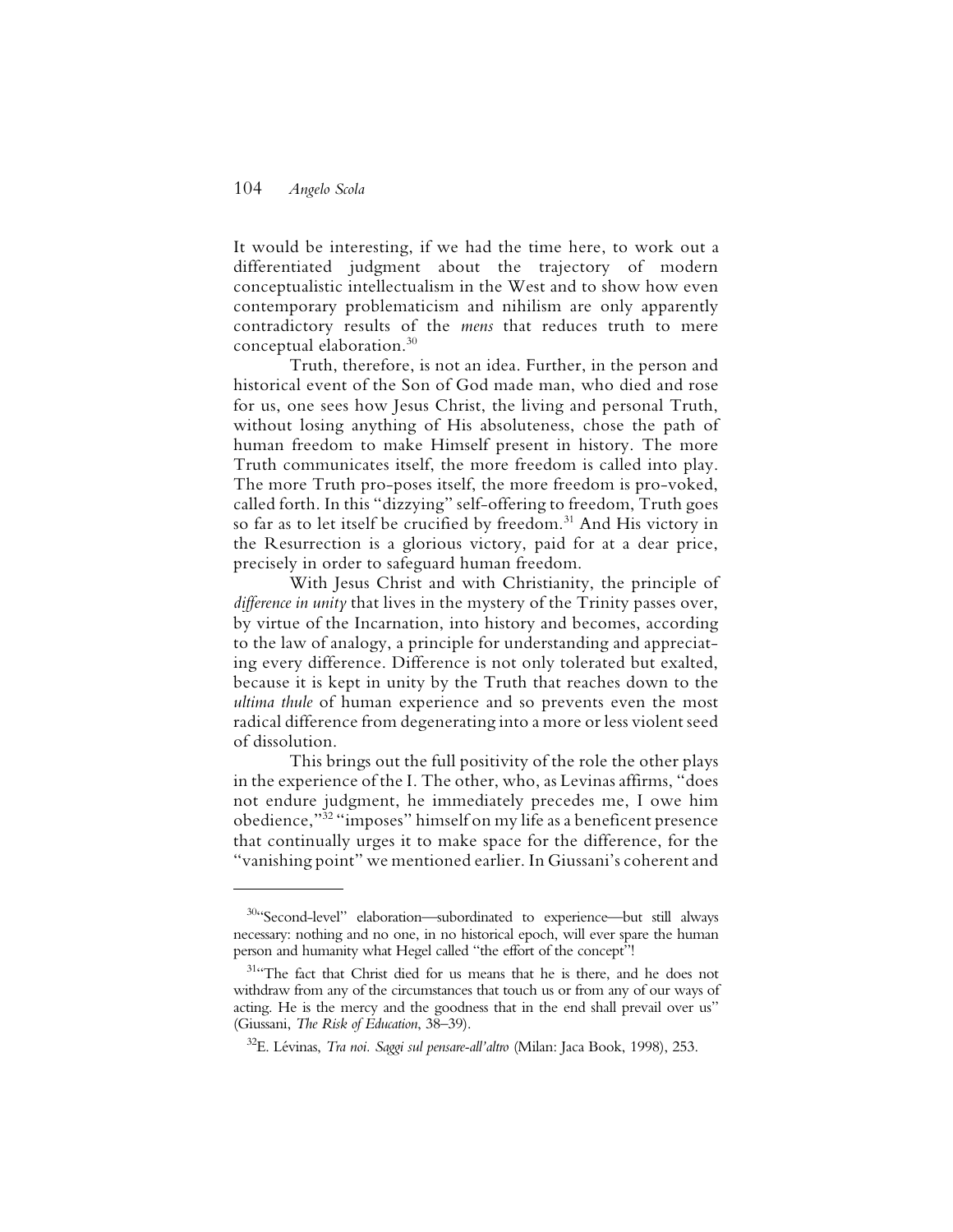differentiated pedagogical proposal, the "other" takes the form of the community, indeed, of the Christian community, which Giussani sees as an essential condition for the full self-affirmation of freedom.<sup>33</sup>

### *6. Experience, freedom, and risk*

On the basis of a structured hierarchy of the foregoing elements, Don Giussani's concept of education rises towards its summit: freedom. Significantly, from the very beginning of *The Risk of Education* Giussani affirms: "we are at the mercy of the quicksand of freedom."<sup>34</sup> This statement could at first sight seem completely obvious. Instead, the way Giussani develops it is absolutely singular and, to my knowledge, unique. Giussani, in fact, does not identify the apex of the educative proposal with an abstractly-conceived freedom understood as the dynamic synthesis of intelligence and will; nor with freedom as an inevitably necessary decision, but rather with the *experience of risk* that is intrinsic to freedom. The centrality of the theme is required by the author's choice of the book's title—a true *best-seller*—*The* Risk *of Education*.

In what does this risk of education consist? Giussani describes it starting from a famous episode in the life of Newman.

<sup>33</sup>This conception underlying the *educative dialogue* brings Giussani to some important considerations about today's mentality. Giussani is especially critical of the confusion between dialogue and compromise. "To take as a point of departure what we have in common with the other does not necessarily mean that we say the same things as the other, although we may use the same words . . . there is a different form in the words we use . . . in our way of perceiving, feeling, or facing things. What we have in common with the other can be found not so much in his ideas as in his innate structure, in those human needs and original standards that make the other a human being just like me." Giussani then goes on to uncover the deeply rooted error that favors the regnant idea of dialogue—a mistaken idea of 'openness' and of 'democracy,' that equates *any version of relativism with "democracy."* Dialogue implies a critical awareness of what I am. "This is the kind of openness proper to a Christian consciousness. It has its roots in the belief that human nature is one—one origin, one set of values, one destiny—beyond any ideology. It believes that the affirmation of the person, and especially of human freedom, is the guiding principle of all human relationships. It follows that democracy cannot be founded internally on a common worldview, but on charity—love for the other that finds its sufficient reason in a person's relationship to God" (*The Risk of Education*, 96–97).

 $34$ Ibid., 33.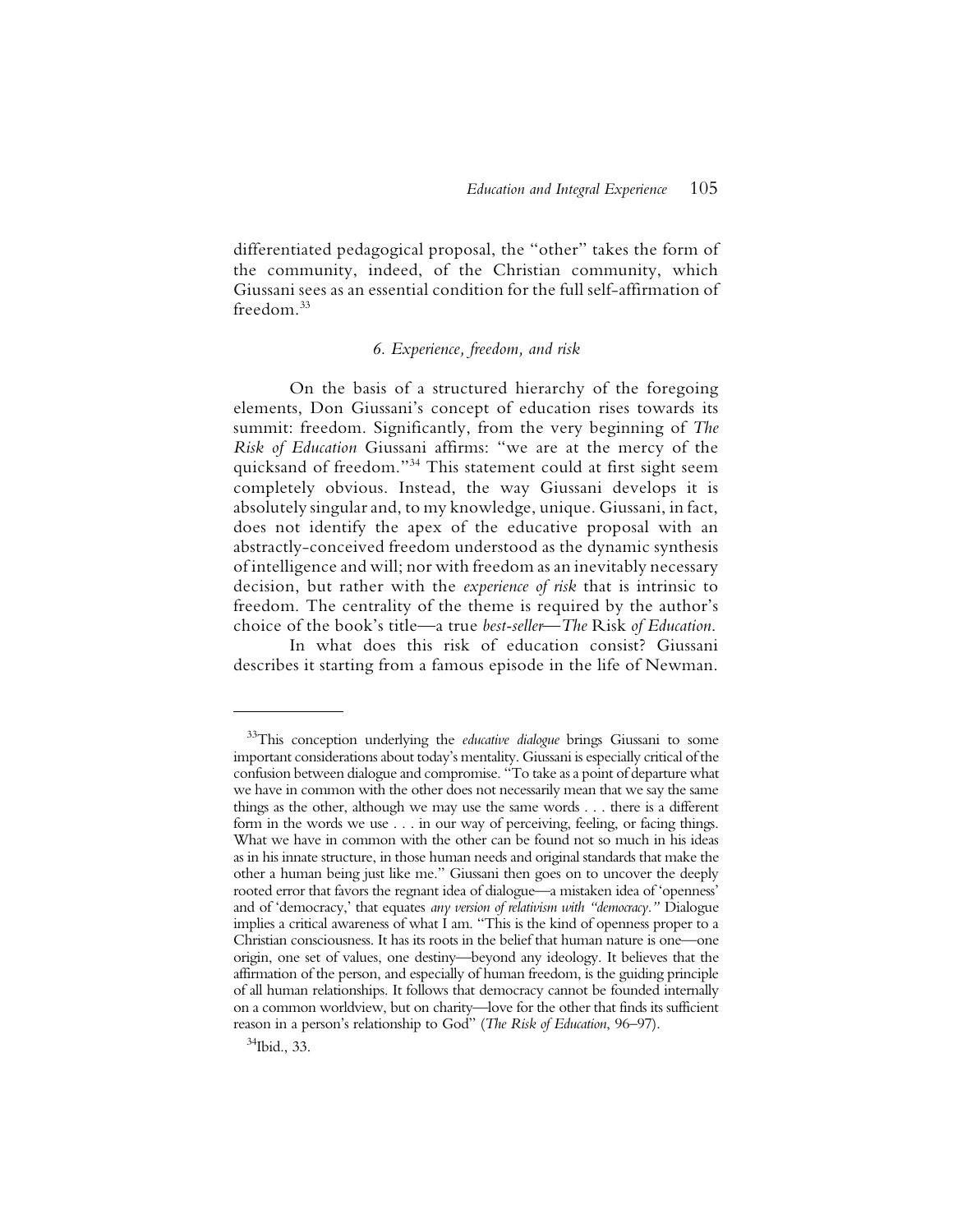When he was fourteen, Newman was struck by the intuition that there were "two only supreme and luminously self-evident beings, myself and my Creator."<sup>35</sup> If the Mystery—God, the "sublime neutral," i.e., in the end, the hypothesis that explains the real—is the most obvious implication of the human gaze's intuition, why do many have difficulty perceiving this "evidence"?<sup>36</sup> What Giussani calls the experience of risk breaks in at this point. Since the mystery always gives itself in the sign, the interpretation of the sign is "like Odysseus navigating the ocean beyond the Pillars of Hercules."<sup>37</sup> The risk is not irrationality, but arises as a consequence of the split between reason and will. The reasons for recognizing the truth are not lacking, but they remain abstract, they do not move the will, the energy for adhesion to being: one sees the reasons but does not move. The phenomenon is extremely concrete. Giussani calls it experience and with his pedagogical genius illustrates it with a delightful episode from his youth, when he attempted a very difficult mountain climb for the first time. I leave you the pleasure of reading it directly.<sup>38</sup> At the heart of freedom—which reaches the highest pitch of education because it concerns the meaning of life as a whole—the person to be educated has the experience of risk: a fear of affirming being. This fear is curious, according to Giussani, because it is extraneous to, and in contradiction with, human nature itself.<sup>39</sup>

On this basis, one can understand why the experience of risk also touches the educator, who is called for this reason to expose himself (i.e., to reveal himself and put himself at risk). "To educate is to communicate oneself."<sup>40</sup> If, in fact, tradition is the gift of the hypothesis of truth in the very person of the educator, this educator cannot but be a *witness*. To introduce the word *witness* at this point is not in the first instance to appeal to the educator's moral consistency as a condition for an adequate education.<sup>41</sup>

<sup>35</sup>Cf. J. H. Newman, *Apologia pro vita sua*, chapter three,108.

<sup>36</sup>Cf. Giussani, *Il senso religioso*, 179.

 $37$ Ibid., 180.

<sup>38</sup>Ibid., 180–181.

<sup>39</sup>Ibid., 182.

<sup>40</sup>Giussani, *The Risk of Education*, 110.

<sup>&</sup>lt;sup>41"</sup>The teacher doesn't primarily need to have a consistent practical ethic; the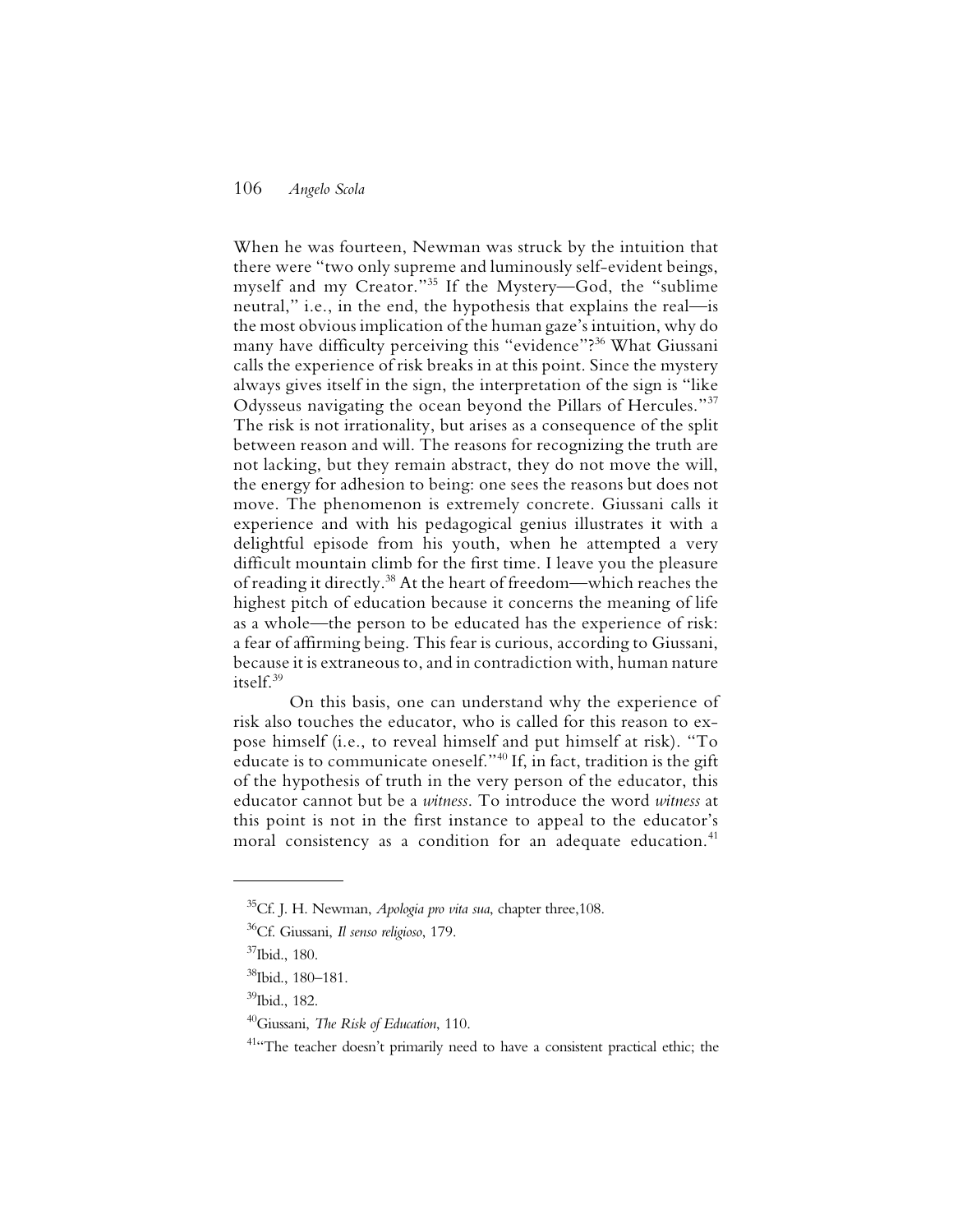Obviously, we do not want to devalue the persuasive power of such consistency. Augustine is surely right that "orators who say things that they do not practice are useful, it is true, to many, but doing what they say would be useful to many more."<sup>42</sup> We simply want to point out that the logic of witnessing is proof of the relationship between man and reality. And this logic is evident also in the experience of risk that lies at the heart of every educative act. In fact, every act by which one's consciousness "intends" the real is, by nature, an act of witness. Even within the most banal affirmation of reality there shines the 'vanishing point' that redirects the gaze towards Being (*esse*). And Being, while making itself present in each individual being, at the same time never allows itself to be seized (ontological *dif-ference*). To know a being—even the most banal—is always to give witness to Being.

The educator is thus a witness because he cannot not expose himself in the first person in order to respond to the call of truth. "To educate means to develop the child's self-consciousness, the feeling he has of being responsible in the face of something greater than he is."<sup>43</sup> When he acts in this way, the educator loves the other gratuitously, for the other's own sake. He does not make claims on him, nor does he make any calculations for his response. Even on this level, education demands the risk of the educator's freedom.

The experience of risk that passes through the educator's and the student's freedom makes it clear that "the first condition inherent in education, whether that condition be conscious or merely implicit, is a sense of detachment and respect. It is a sense of fear and trembling in front of the mystery that dwells in the student."<sup>44</sup> Being an educator turns out to be a dramatic task: the temptation to possess, to refuse to let the student be *fully other*, and *free*, continually threatens the educator's task.<sup>45</sup> Accepting the risk

teacher needs logical consistency. Even better, there must be a coherence of ideas, a logic in the teacher himself. In this way the call to a principle becomes a reference point for daily life" (ibid., 15).

<sup>42</sup>Augustine, *De doctrina christiana* IV, 27, 60.

<sup>43</sup>Giussani, *The Risk of Education*, 129.

 $^{44}$ Ibid., 125.

 $^{45}$ As often happens, it is the poet who best manages to express the fascinating, poignant drama of human experience. In this sense I would like to quote Charles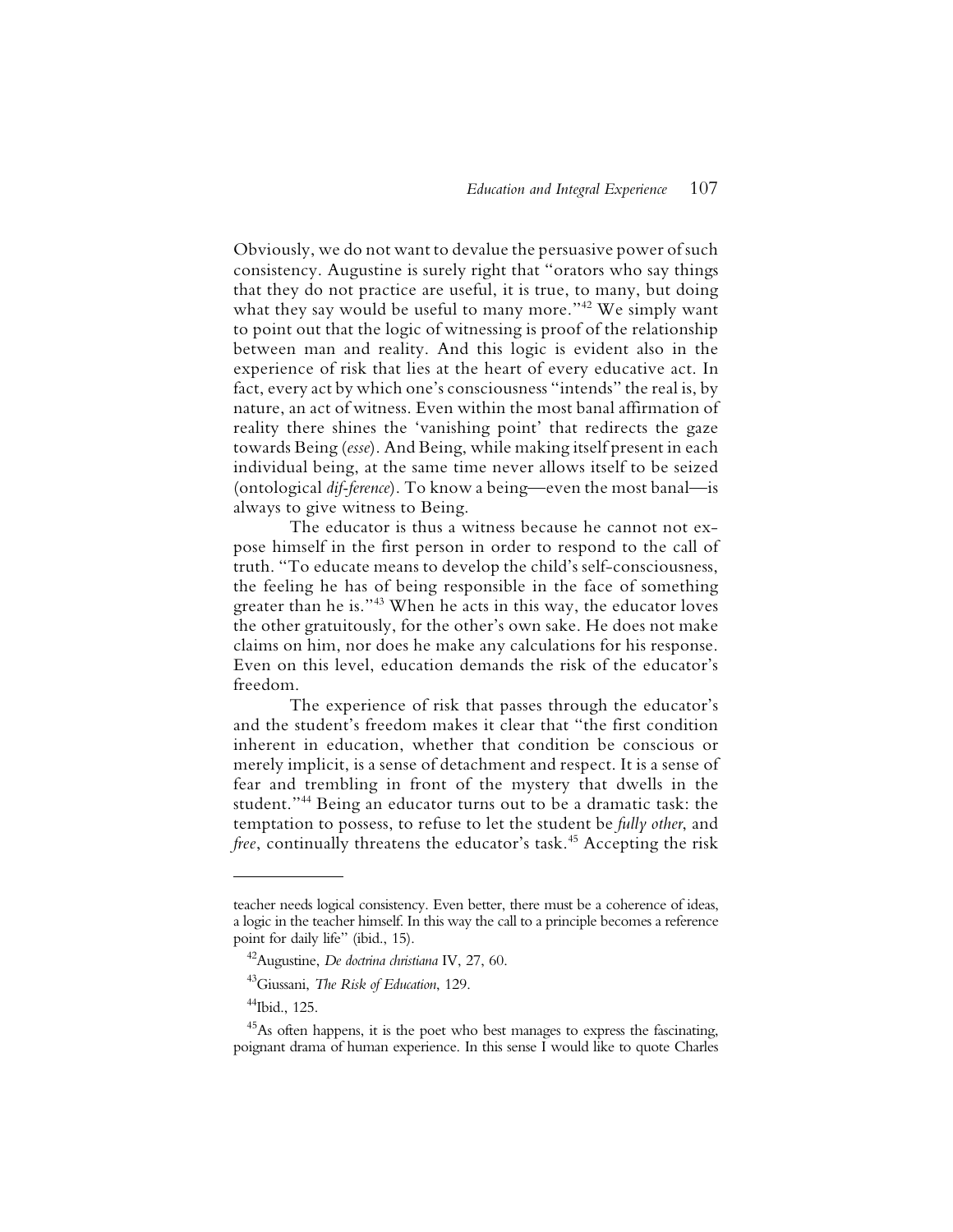of the other person's freedom, in effect, is the most radical test in the life of educators: one would always want to spare the other pain and evil.<sup>46</sup>

How can this risk be overcome without plunging freedom into a frustration that leads to skepticism and despair? For Giussani, the phenomenon of the community is the *soil* that doesn't replace personal decision, and yet transforms the experience of risk into a true exaltation of freedom.<sup>47</sup> A child stops on the threshold of a dark room. If his mother takes him by the hand, he crosses it with buoyant spirits. Thus educator and student can "travel together, and it is on this path together, defined by the ultimate goal of destiny, that they learn what the path is. This is the explicit risk involved in accepting the call and the challenge of that definition of humanity, of that mystery Who urges us to recognize that he has created us."<sup>48</sup>

#### *6. Erunt semper docibiles Dei*

I would like to conclude with a passage from Isaiah cited in the Gospel of John, and which I will quote in the vivid Latin of the

Péguy who, attempting to enter into the mind and heart of God as he faces man's freedom, speaks these disarmingly powerful words: "Like a father who teaches his son to swim in the river's current and who is divided between two feelings./ Because on the one hand if he always supports him and supports him too much the child will get attached and will never learn to swim./ But in addition, if he does not support him at the right moment the child will take some bad gulps . . . / Such is the mystery of man's freedom, says God, and of my governance of him and his freedom./ If I support him too much, he is no longer free. And if I do not support him enough, he sinks./ If I support him too much, I eliminate his freedom, if I don't support him enough, I eliminate his salvation . . . . / This creature's freedom is the most beautiful reflection there is in the world of the Creator's freedom" (Charles Péguy, *Lui e' qui. Pagine scelte* [Milan: BUR, 1997], 359–360).

<sup>&</sup>lt;sup>46</sup>It is difficult not to remember in this context the story of David who cries over the body of his son Absalom. After having received the notice of the death of his son, who had turned traitor, "he was struck by a tremor, he ran out onto the floor above the door and wept; in tears he said: 'My son! Absalom my son, my son Absalom! If only I were dead in your place, Absalom my son, my son" (2 Sam 19:1). David's lament for the death of his wretch of a son is perhaps one of the most beautiful expressions of paternal love, which does not grow faint even when confronted with evidence of the most horrendous betrayal. Is this not perhaps a reflection of God's fatherhood in relation to sinful man?

<sup>47</sup>Giussani, *Il senso religioso*, 182–184.

<sup>48</sup>Giussani, *The Risk of Education*, 37.